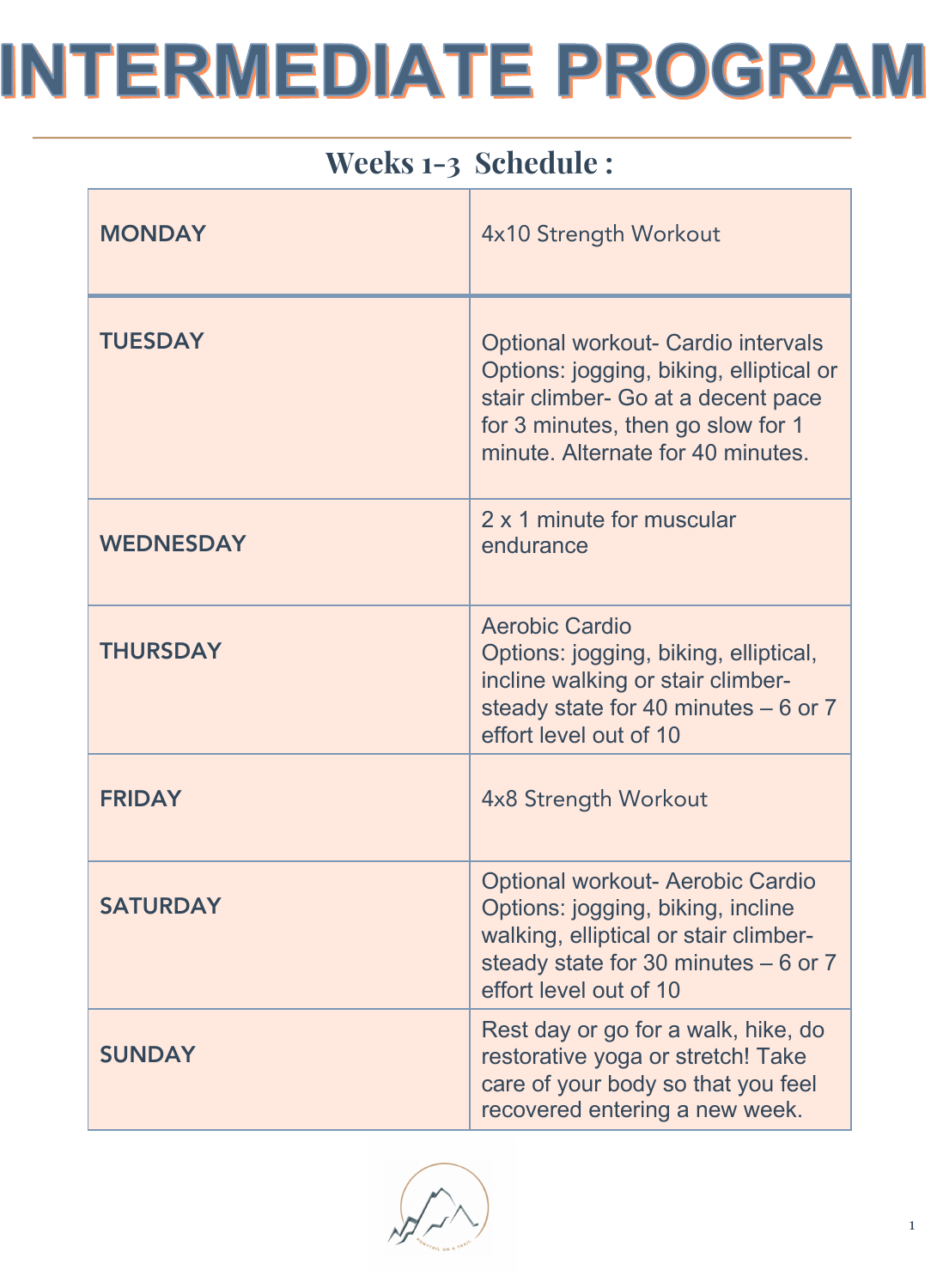#### Weeks 1-3 : Monday Equipment needed: Medium Dumbbells + TRX cables if available

| <b>EXERCISE</b>                                                                                                                                                                                     | <b>TIME/REPS/INTENSITY NOTES</b>                                                          |
|-----------------------------------------------------------------------------------------------------------------------------------------------------------------------------------------------------|-------------------------------------------------------------------------------------------|
| Goblet reverse lunges (each side)<br>Wide push ups- chest all the way<br>down and go slow<br>Plank knee drives (each side)                                                                          | 3 sets of 10 reps- Rest 1.5-3 minutes<br>between sets. Minimal rest between<br>exercises. |
| <b>Lawn mowers (each side)</b><br>If access to cables/TRX/etc<br>perform rows. If only access to<br>DBsperform bent over wide rows<br>Hip raises (each side- hold at the<br>top for 3 seconds each) |                                                                                           |
| <b>Squat to press</b><br>Split stance tri ext (each side)<br>DB heel drops (each side- go<br>slow)                                                                                                  |                                                                                           |

#### REPEAT EACH SET 3X THROUGH BEFORE MOVING ON-REST 1.5-3 MINUTES BETWEEN SETS

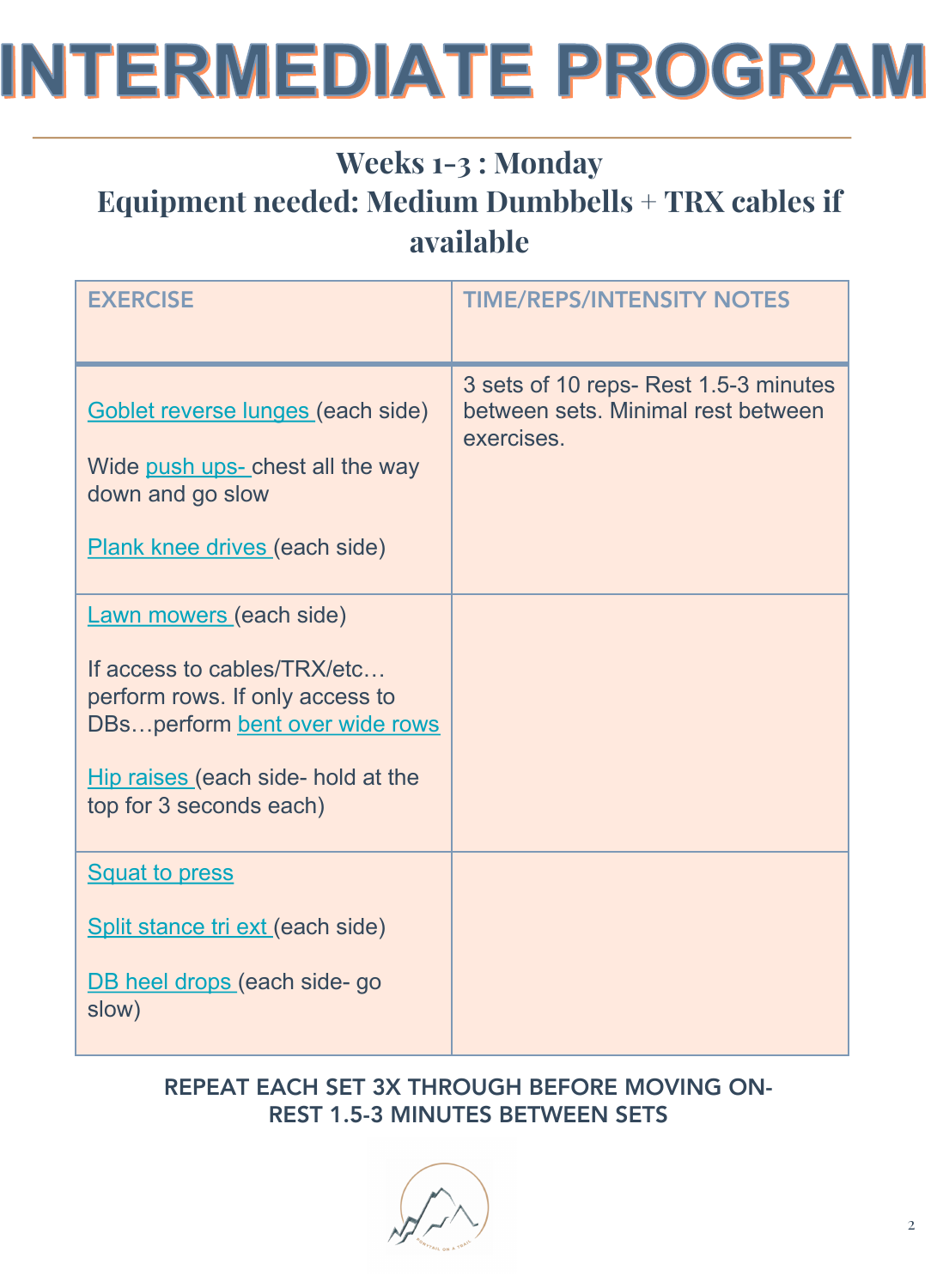#### Weeks 1-2 : Wednesday Equipment needed: Light Dumbbells+ timer

| <b>EXERCISE</b>                                                                                                                                                                                                                                                                                                                                                                                                                                                                         | <b>TIME/REPS/INTENSITY NOTES</b>                                                                                                       |
|-----------------------------------------------------------------------------------------------------------------------------------------------------------------------------------------------------------------------------------------------------------------------------------------------------------------------------------------------------------------------------------------------------------------------------------------------------------------------------------------|----------------------------------------------------------------------------------------------------------------------------------------|
| <b>Hammer curls</b><br><b>Hammy thrusts</b><br><b>Bulgarian split squats R leg</b><br><b>Bulgarian split squats L leg</b><br><b>Tricep dips</b><br><b>DB</b> pullover<br>Squat jump with press out<br><b>DB</b> swings<br><b>Reverse lunge to press R arm</b><br><b>Reverse lunge to press L arm</b><br><b>Small v-ups</b><br>Single leg DB glute thrust R leg<br>Single leg DB glute thrust L leg<br><b>Sumo squat hold with DB twist</b><br>Side kick R leg<br><b>Side kick L leg</b> | Muscular endurance- 2 sets of 1<br>minute each exercise<br>1-2 minutes of rest between<br>rounds – rest as needed between<br>exercises |

REPEAT EACH SET 2X THROUGH BEFORE MOVING ON-REST 1-2 MINUTES BETWEEN SETS